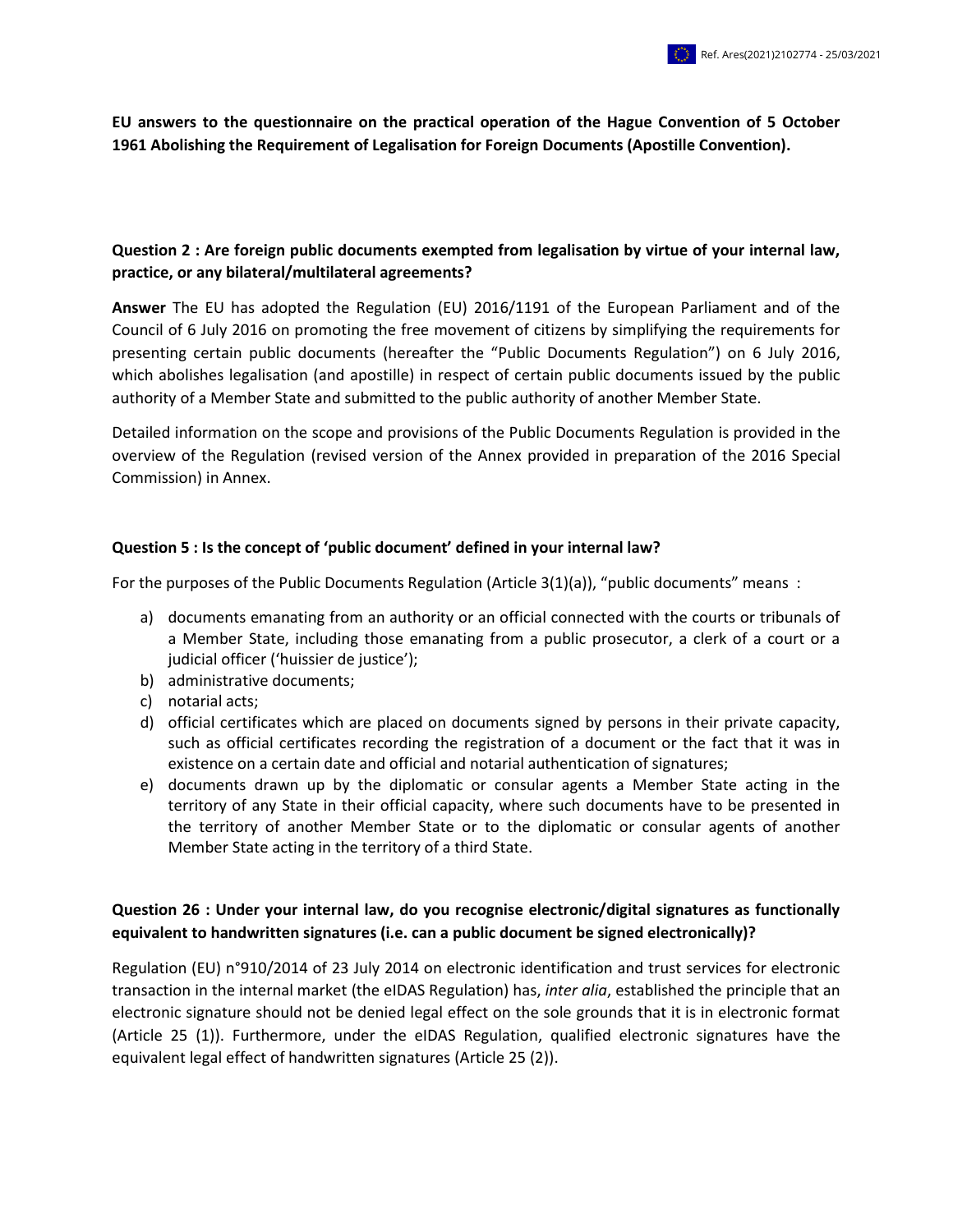The eIDAS Regulation, however, has a scope limitation – it does not apply to "closed systems", but only to trust services provided to the public having effects on third parties (Article 2 and Recital 21).

# **Question 27: Under your internal law, are public documents executed, or able to be executed, in electronic form (whether or not they are to be used abroad under the Convention)?**

[Regulation \(EU\) 2018/1724 establishing a single digital gateway to provide information, procedures,](https://eur-lex.europa.eu/legal-content/EN/TXT/?uri=uriserv:OJ.L_.2018.295.01.0001.01.ENG&toc=OJ:L:2018:295:TOC)  [assistance and problem solving services](https://eur-lex.europa.eu/legal-content/EN/TXT/?uri=uriserv:OJ.L_.2018.295.01.0001.01.ENG&toc=OJ:L:2018:295:TOC) (Single digital gateway Regulation) will facilitate administrative procedures undertaken by individuals or businesses in another EU Member State. It will, in particular, oblige Member States to digitalise, by 12 December 2023, 21 administrative procedures listed in Annex II to this Regulation. Article 6 of the Single digital gateway Regulation lays down the criteria for a procedure to be considered as fully online. For example, users should be able to provide information and supporting evidence, required in a procedure, electronically, at a distance. Moreover, the output of the procedure must be delivered electronically. Public documents may only be executed by physical means where necessary to comply with applicable Union or national law.

Out of the 21 procedures listed in Annex II, many procedures may result in the issuance of public documents, in particular:

- a) Proof of registration of birth or birth certificate;
- b) Confirmation of registration at the current address;
- c) Confirmation of deregistration at the previous address and of the registration of the new address.

The Single digital gateway Regulation **will thus oblige all Member States to execute these documents in electronic form, subject to specific exceptions provided by Union or national law**. These documents are often used as evidence in other procedures, which are already digital on the basis of Union law :the Directive 2006/123/EC on services in the internal market, Directive 2005/36/EC on the recognition of professional qualifications and Directive 2014/24/EU on public procurement, as well as procedures listed in Annex II to the Single digital gateway Regulation.

In addition, the Single digital Gateway Regulation (Article 14) sets up a technical IT system for the crossborder automated exchange of evidence, which will be operational in December 2023. It will allow users to request the electronic exchange of evidence between the authority issuing evidence (for instance the competent authority for issuing a birth certificate) and the authority responsible for an administrative procedure (such as admission to public tertiary education institution or pension benefits claim) where both authorities are in different EU Member States. This mechanism will allow the direct cross-border transmission of evidences in between public authorities, and therefore eliminate the need for the user to request an apostille. Under Article 14(8) of the Single digital Gateway Regulation, "the evidence exchanged through the technical system shall, for the purposes of the requesting competent authority, be deemed to be authentic".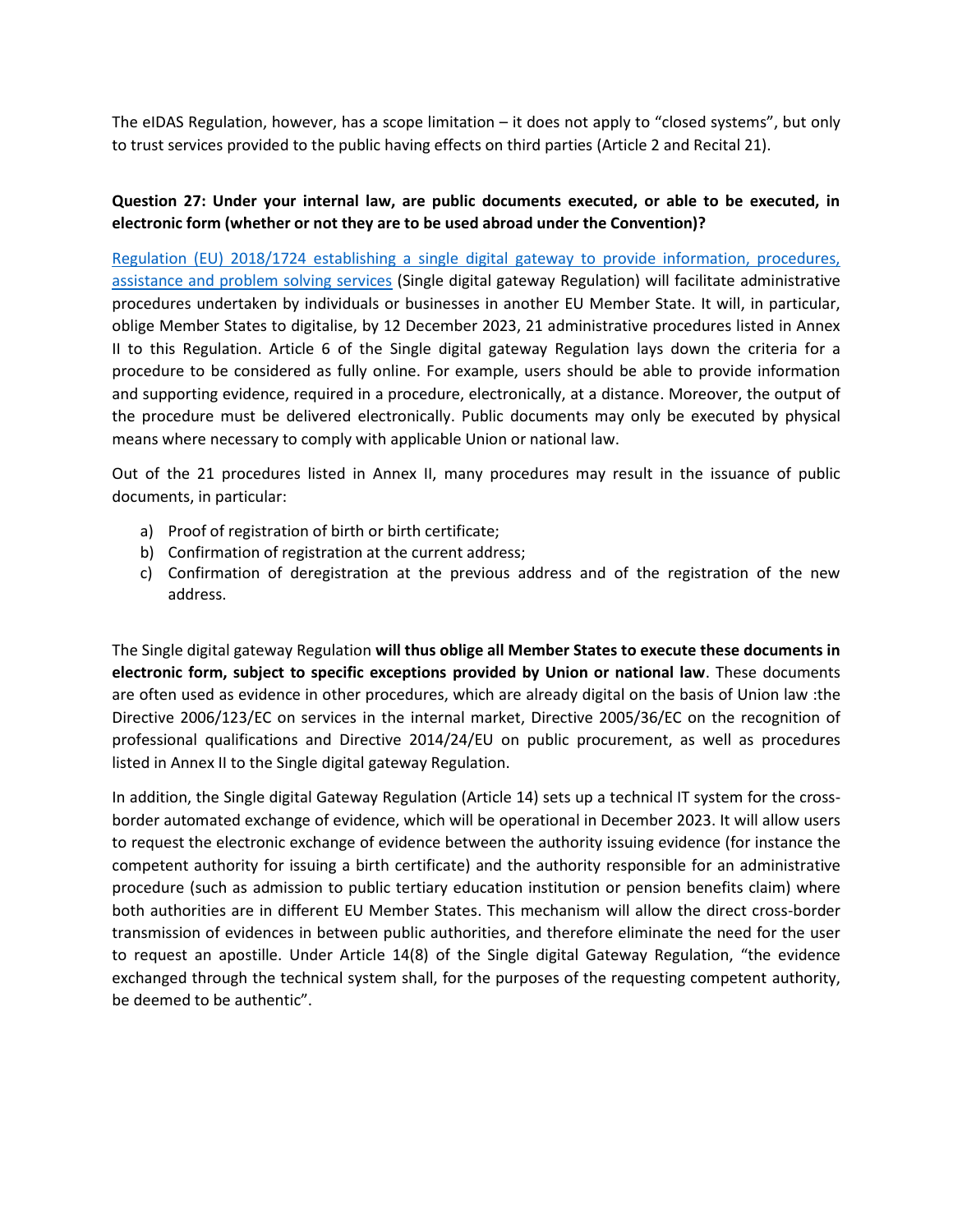#### **Annex : Overview**

**of**

# **Regulation (EU) 2016/1191 of the European Parliament and of the Council on promoting the free movement of citizens by simplifying the requirements for presenting certain public documents in the European Union and amending Regulation (EU) No 1024/2012**

On 6 July 2016, the Union adopted a regulation aimed at simplifying the circulation of certain public documents**<sup>1</sup>** . The Regulation entered into force on 15 August 2016 and has become applicable on 16 February 2019.

## **Aim of the Regulation**

The Regulation aims to promote the free movement of citizens by simplifying the circulation of public documents in certain areas. The circulation of public documents in the areas covered by the Regulation is simplified by means of:

- the abolition of legalisation and other formalities (apostille);
- the simplification of formalities concerning certified copies and certified translations;
- the introduction of multilingual standard forms to be used as translation aids.

#### **Scope of the Regulation**

l

The Regulation applies only to public documents issued by the authorities of a Member State for presentation to the authorities of another Member State. It does not apply to public documents issued by the authorities of third countries, even if such documents have already been accepted as authentic by the authorities of a Member State. It also does not apply to certified copies made by the authorities of a Member State of public documents issued by the authorities of third countries.

The areas covered by the Regulation are the following: birth; a person being alive; death; name; marriage, including capacity to marry and marital status; divorce, legal separation or marriage annulment; registered partnership, including capacity to enter into a registered partnership and registered partnership status; dissolution of a registered partnership, legal separation or annulment of a registered partnership; parenthood; adoption; domicile and/or residence; nationality; absence of a criminal record and the right to vote and stand as a candidate in municipal elections and elections to the European Parliament.

The Regulation does not concern the recognition of the content or effects of a public document issued in another Member State, which continues to be governed by national law. The Regulation also does not deal with the substantive law of the areas covered by it (for example, marriage). The Regulation finally does not regulate the content, form or security features of public documents, which continue to be governed by national law.

**<sup>1</sup>** Regulation (EU) 2016/1191 of the European Parliament and of the Council on promoting the free movement of citizens by simplifying the requirements for presenting certain public documents in the European Union and amending Regulation (EU) No 1024/2012, OJ L 200 of 26 July 2016, p. 1.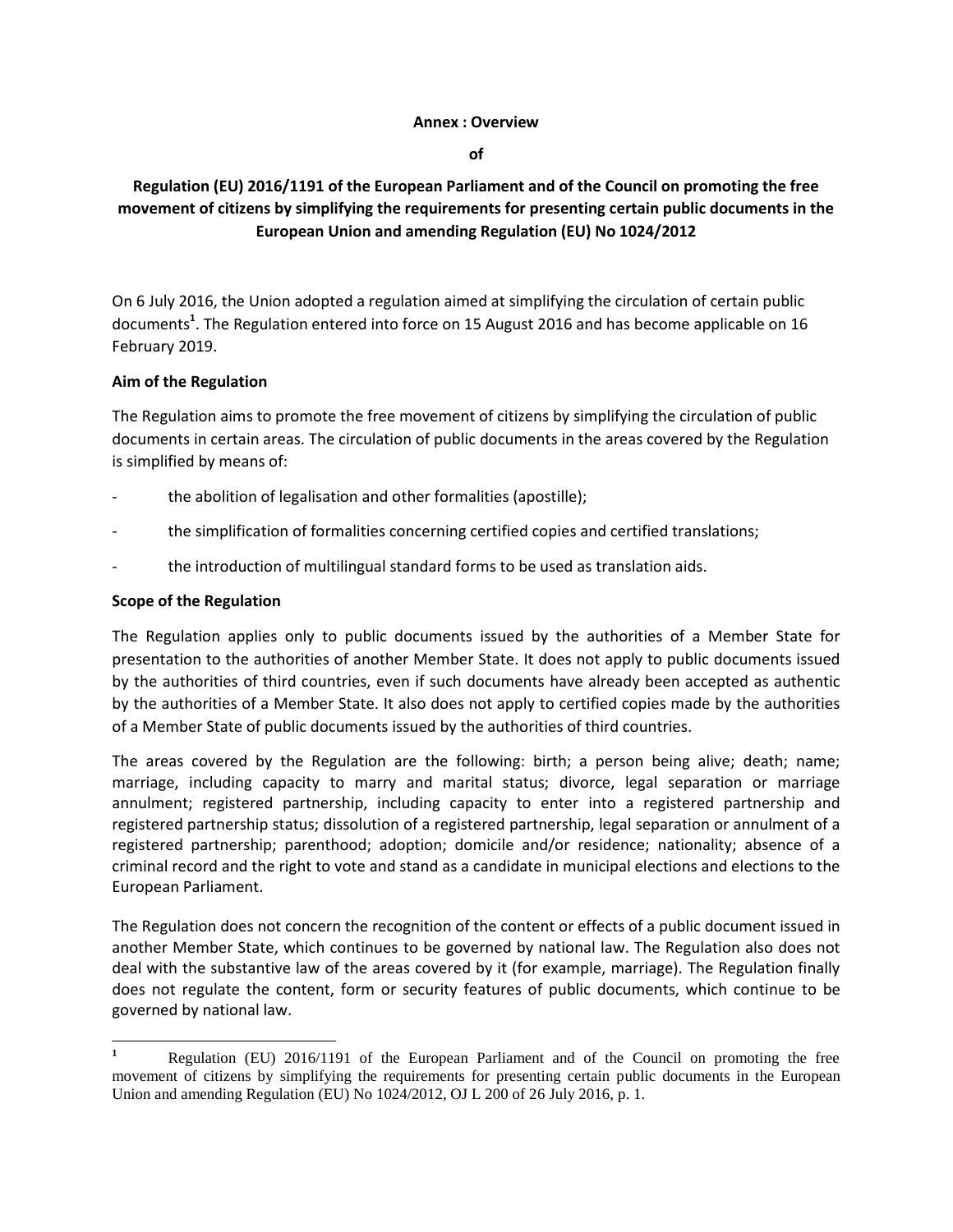The Regulation covers electronic versions of public documents and multilingual standard forms suitable for electronic exchange. However, each Member State decides in accordance with its national law whether and under which conditions public documents and multilingual standard forms in electronic format may be presented.

### **Public documents covered by the Regulation**

The public documents covered by the Regulation are the following:

- court documents
- administrative documents
- notarial acts
- official certificates placed on private documents
- diplomatic and consular documents

## **Exemption from legalisation and other formalities**

Legalisation and apostille are abolished in respect of original public documents and their certified copies.

While the authorities of the receiving Member State cannot require an apostille for a public document issued in another Member State, citizens can continue to present in a Member State existing public documents issued by the authorities of another Member State bearing an apostille.

The authorities of a Member State can also issue an apostille where a person chooses to request it. However, where a person requests an apostille, the issuing authority should use appropriate means to inform that person that an apostille is no longer necessary if the public document is to be presented in another Member State.

#### **Simplification of other formalities**

i) Certified copies

The authorities of the receiving Member State cannot require the presentation of both the original of the public document and its certified copy.

Where the authorities of the receiving Member State allow the presentation of only a certified copy of a public document issued in that State, they will have to accept a certified copy made by a competent authority of the Member State in which the original public document was issued.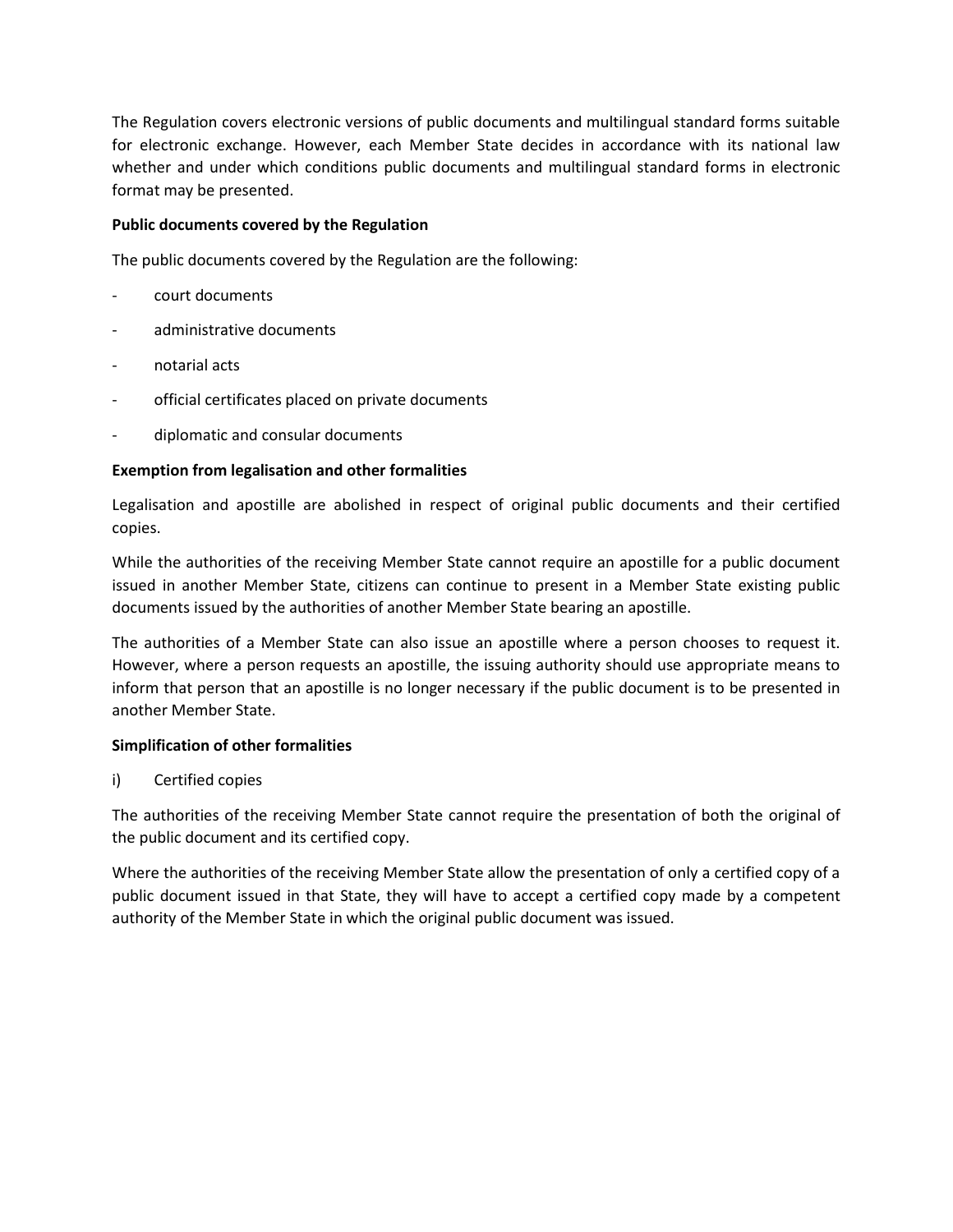#### ii) Translations

The authorities of the receiving Member State cannot require a translation of the public document where (i) the public document is in one of the official languages of the receiving Member State (or in one of the languages it can accept), or (ii) the public document is accompanied by a multilingual standard form, provided the receiving authority considers that the information included in the form is sufficient to process the public document.

When a certified translation needs to be presented, the receiving authority will have to accept a certified translation made by a person qualified to do so under the law of another Member State.

#### **Multilingual standard forms**

The Regulation introduces optional multilingual standard forms in all Union languages for use in another Member State as translation aids attached to the public document. The forms have no autonomous legal value and their objective is to avoid translation requirements.

A multilingual standard form is issued when requested by the person entitled to receive the public document in the following areas: birth; a person being alive; death; marriage (including capacity to marry and marital status); registered partnership (including capacity to enter into a registered partnership and registered partnership status); domicile and/or residence and absence of a criminal record.

The fee for obtaining a form cannot exceed the production cost of the form or of the public document to which the form is attached, whichever is lower.

The Commission has produced electronic versions of the multilingual standard forms, which are available to the authorities of the Member States on the [European e-justice Portal.](https://beta.e-justice.europa.eu/551/EN/public_documents?init=true)

#### **Fight against fraudulent public documents**

The Regulation strengthens the fight against fraud by introducing a system of administrative cooperation between Member States based on a software application (the Internal Market Information system - IMI) that enables Member States to communicate with each other in case of reasonable doubt about the authenticity of a public document or its certified copy.

In case of reasonable doubt, the authority of the receiving Member State can check a repository of models of national public documents. If a doubt remains, the authority can submit a request for information to the issuing authority. If the authenticity of the public document or of its certified copy is not confirmed, the receiving authority will not be obliged to process them.

As the Regulation is based on mutual trust, requests for information should not be systematic.